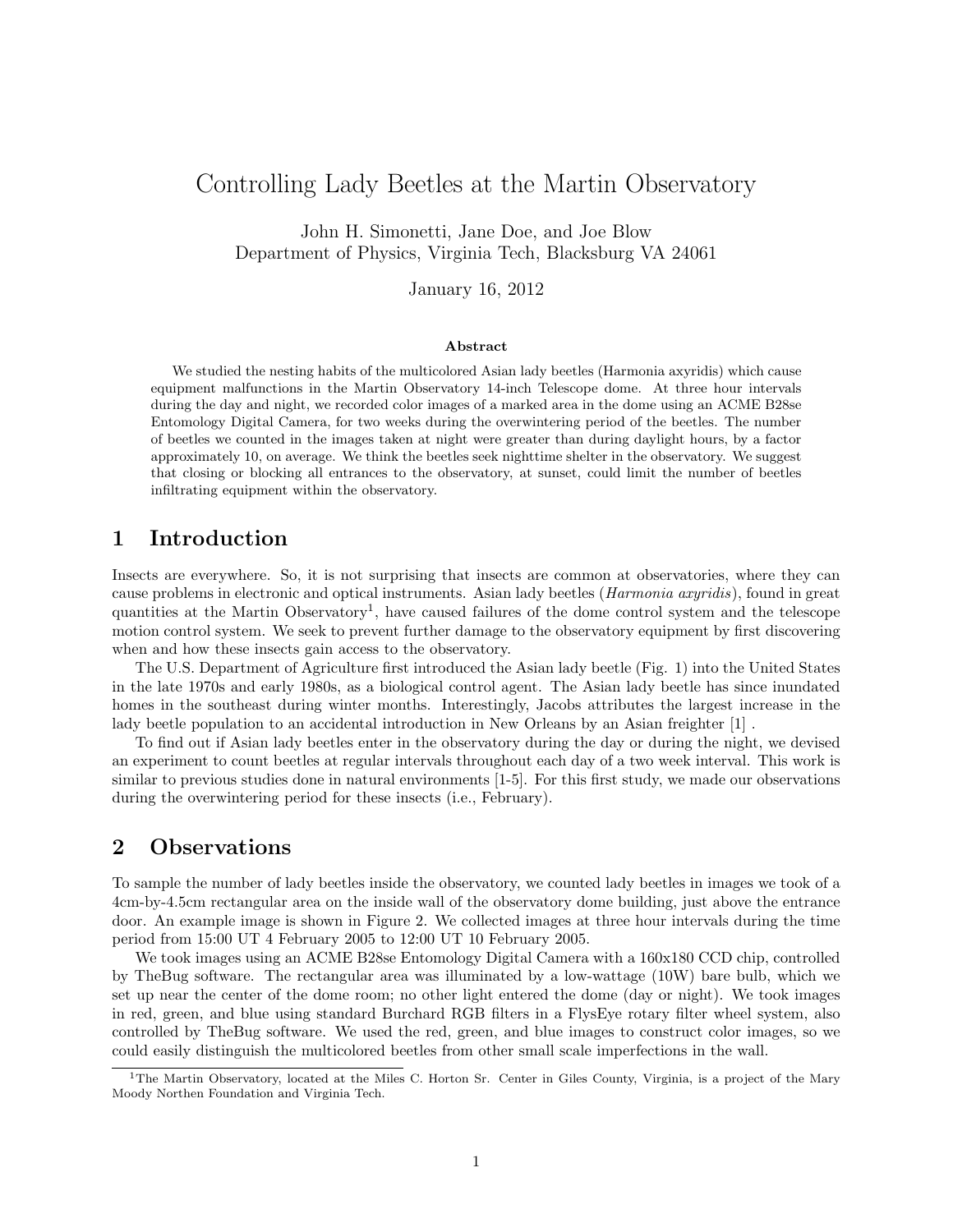The 50mm lens of the camera in combination with the  $9\mu$ m CCD pixels, yields 0.6 arcminute image pixels. For a camera distance of 1.43m from the wall, these pixels correspond to a 0.25mm size on the wall, considerably smaller than a typical 5mm adult lady beetle. Images pixels were not binned. The camera temperature for all images was −15◦C, which reduced dark current (and therefore noise) in the final results. All exposures were 0.2 seconds in length. Dark frames and flat-field frames, normally collected in the most exacting work, were not necessary; the signal-to-noise for all beetle images was very high, allowing for easy beetle counting. Details of the imaging sequence are shown in Table 1.

## 3 Data Reduction

We processed all images using the Bug Understanding Group's BUGme image processing program. While we did not use dark-correction and flat-correction procedures, we did use the hot-pixel reduction procedure to reduce some of the noise present in images.

In order to compensate for an unexpected dimming of the illuminating light bulb, we co-added a sequence of 6 images with start times from 3:00 UT 12 February to 18:00 UT 8 February. The bulb was replaced before subsequent imaging.

We made color composite images by combining the red, blue, and green images. We calibrated the individual color images using a colored test image. A typical final color image is displayed in Figure 2; in this figure the horizontal direction (in the dome) is displayed as horizontal in the figure.

Using the Entomologist's Helper program [6], we recorded beetle counts from the images. A plot of the counts as a function of time is shown in Figure 3. Note the diurnal variations: maxima at night, minima during the day. We noticed that other locations inside the dome seemed to sometimes have more, and sometimes less beetles than our marked location, but we were only rarely present during the image recording period.

To look at the typical diurnal variation, we averaged all the 0:00 UT counts across the two week period, all the 3:00 UT counts, etc., where we computed the average as

$$
\langle x \rangle = \frac{1}{n} \sum_{i=1}^{n} x_i,\tag{1}
$$

where n is the total number of counts averaged, with  $x_i$  being the *i*th count. Table 2 shows these mean values. The statistical uncertainty in each of the averages,  $\sigma_{mean}$ , shown in column 3, is

$$
\sigma_{mean} = \frac{1}{\sqrt{n}} \sigma \tag{2}
$$

where

$$
\sigma^2 = \frac{1}{n-1} \sum_{i=1}^n (x_i - \langle x \rangle)^2.
$$
 (3)

It is readily apparent that more beetles are present at night (0:00–09:00 UT) than during the day (12:00– 21:00 UT). Averaging the results for daytime hours and nighttime hours we find that the nighttime counts are about a factor of 10 larger than the daytime counts.

#### 4 Results

Asian lady beetles are a major problem at the Martin Observatory. More beetles are present in the Martin Observatory at night than during the day, by a factor of approximately 10 in our counting experiment. Thus, one strategy to reduce the number of lady beetles inside the observatory—which might help protect the equipment—would be to make sure the observatory is sealed at sunset. Besides closing the door and slit, it is probably important to block all cracks that lady beetles can use as entrances.

To extend this study we would count more often, try other locations within the dome, and try other seasons. An additional experiment would be to put food in the observatory, at different times, to see if this changes the results. Finally, counting beetles before and after sealing the observatory would test the effectiveness of the measures taken.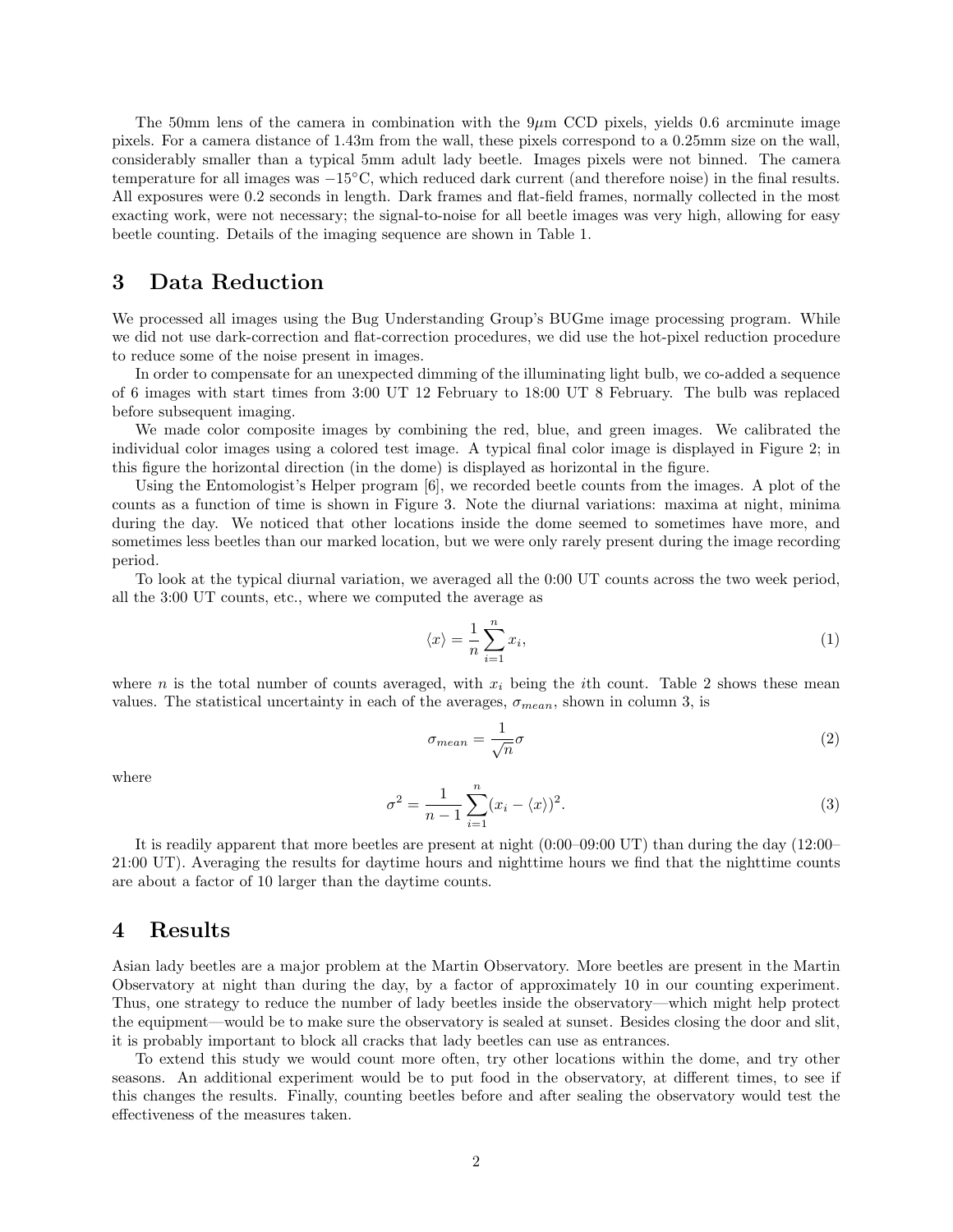# References

- Jacobs, S. 2001, "Multicolored Asian Lady Beetle," retrived January 14, 2010, from http://www.ento.psy.edu/extension/factsheets/multc asian ladybeetle.htm
- Halley, E., Viter, K., Stewart F., Greasy, B., Beetle, B., Winthrop, W., and Emerson, A. 1985, "Really Interesting Beetles," Entomology Today, 238, 475.
- June Simonetti, private communication.
- Buggman, K., and Worthy, V. 1995, The Lives of Bugs, (New York: Prentice Hall).
- Beetle, B. 1997, "Beetles: Why we hate them," Newsweek, 23, 97.
- Shakey, G., no date of publication, "My Entomology Programs," retrieved January 15, 2010, from http://www.www.www.edu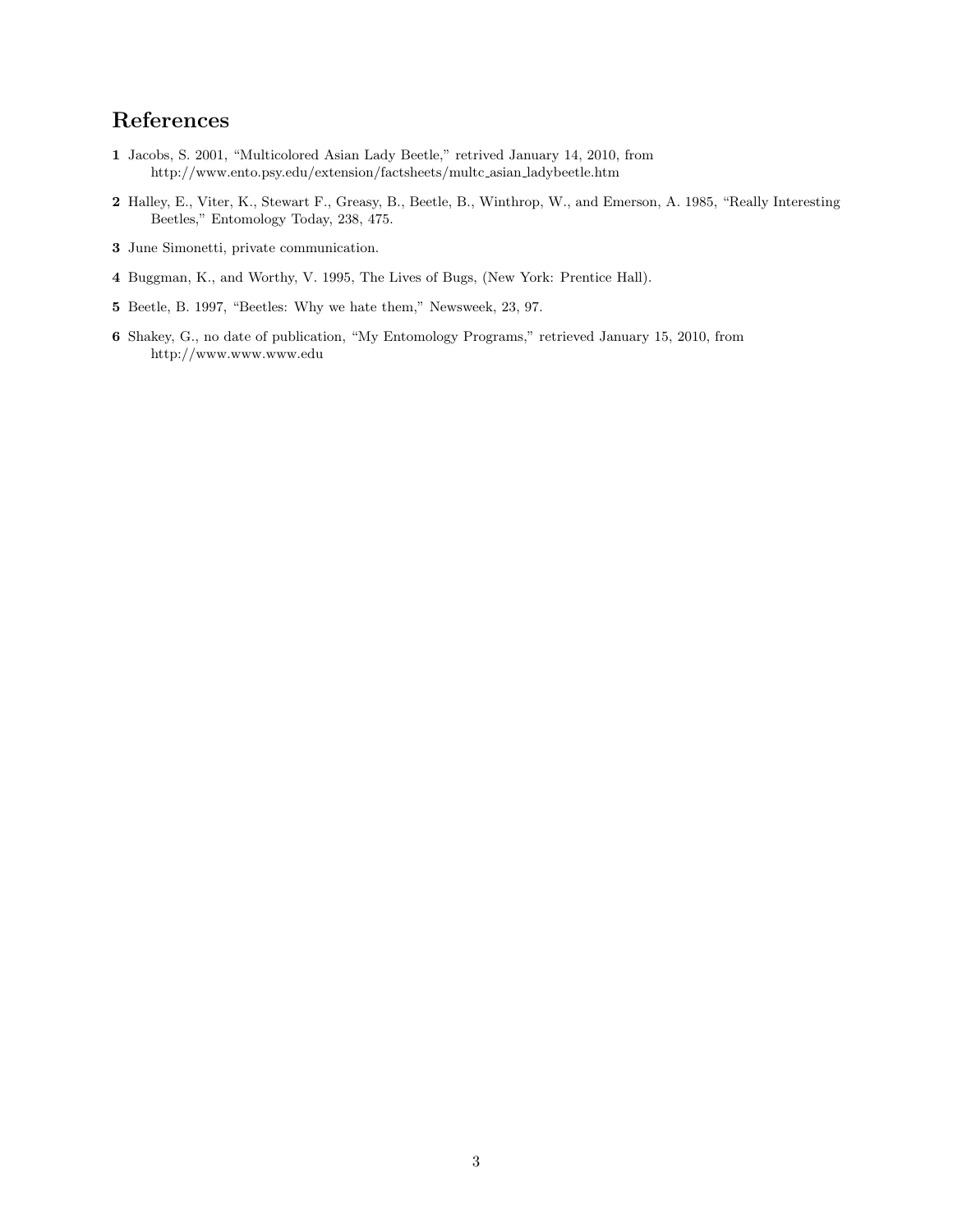| Date           | Number of RBG | Exposure |
|----------------|---------------|----------|
| (UT)           | Image Sets    | Time(s)  |
| 2005 Feb 4     |               | 0.2      |
| $2005$ Feb $5$ | 8             | 0.2      |
| $2005$ Feb $6$ | 8             | 0.2      |
| 2005 Feb 7     | 8             | 0.2      |
| 2005 Feb 8     | 8             | 0.2      |
| 2005 Feb 9     | 8             | 0.2      |
| 2005 Feb 10    | 8             | 0.2      |

Table 1: Imaging Log

Table 2: Average Counts at Specific Hours

| Time  | Average Count       | Uncertainty     |
|-------|---------------------|-----------------|
| (UT)  | $\langle x \rangle$ | $\sigma_{mean}$ |
| 00:00 | 300                 | 12              |
| 03:00 | 290                 | 6               |
| 06:00 | 310                 | 13              |
| 09:00 | 278                 | 4               |
| 12:00 | 38                  | 4               |
| 15:00 | 20                  | 5               |
| 18:00 | 34                  | 6               |
| 21:00 | 25                  | 6               |



Figure 1: An Asian lady beetle.